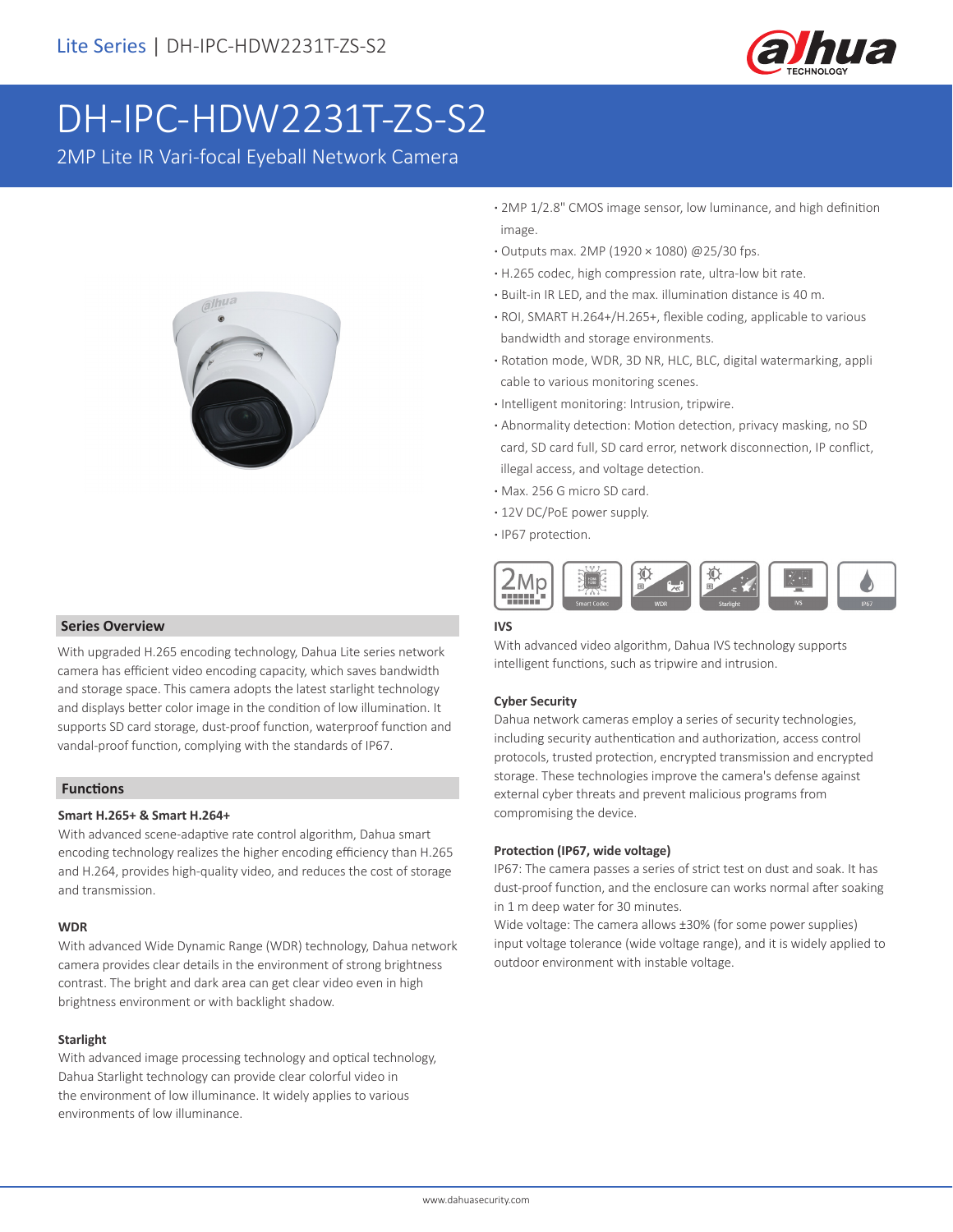# Lite Series | DH-IPC-HDW2231T-ZS-S2

# **Technical Specification**

Video

Video Frame Rate

| Camera                          |      |                                                                                           |                       |                      |                      |
|---------------------------------|------|-------------------------------------------------------------------------------------------|-----------------------|----------------------|----------------------|
| Image Sensor                    |      | 1/2.8" CMOS                                                                               |                       |                      |                      |
| Max. Resolution                 |      | 1920 (H) × 1080 (V)                                                                       |                       |                      |                      |
| <b>ROM</b>                      |      | 128 MB                                                                                    |                       |                      |                      |
| <b>RAM</b>                      |      | 128 MB                                                                                    |                       |                      |                      |
| <b>Scanning System</b>          |      | Progressive                                                                               |                       |                      |                      |
| <b>Electronic Shutter Speed</b> |      | Auto/Manual 1/3 s-1/100,000 s                                                             |                       |                      |                      |
| Min. Illumination               |      | 0.002 Lux@F1.6 (Color, 30 IRE)<br>0.0002 Lux@F1.6 (B/W, 30 IRE)<br>0 Lux (Illuminator on) |                       |                      |                      |
| S/N Ratio                       |      | > 56 dB                                                                                   |                       |                      |                      |
| <b>Illumination Distance</b>    |      | 40 m (131.23 ft) (IR)                                                                     |                       |                      |                      |
| Illuminator On/Off Control      |      | Auto; manual                                                                              |                       |                      |                      |
| <b>Illuminator Number</b>       |      | 2 (IR LED)                                                                                |                       |                      |                      |
| Pan/Tilt/Rotation Range         |      | Pan: 0°-360°<br>Tilt: 0°-78°<br>Rotation: 0°-360°                                         |                       |                      |                      |
| Lens                            |      |                                                                                           |                       |                      |                      |
| Lens Type                       |      | Motorized vari-focal                                                                      |                       |                      |                      |
| Lens Mount                      |      | $\phi$ 14                                                                                 |                       |                      |                      |
| Focal Length                    |      | $2.7$ mm $-13.5$ mm                                                                       |                       |                      |                      |
| Max. Aperture                   |      | F1.5                                                                                      |                       |                      |                      |
| Field of View                   |      | Horizontal: 108°-30°<br>Vertical: 56°-17°<br>Diagonal: 131°-35°                           |                       |                      |                      |
| Iris Control                    |      | Fixed                                                                                     |                       |                      |                      |
| Close Focus Distance            |      | $0.8 \text{ m}$ (2.62 ft)                                                                 |                       |                      |                      |
| <b>DORI Distance</b>            | Lens | Detect                                                                                    | Observe               | Recognize            | Identify             |
|                                 | W    | 44.1 m<br>(144.69 ft)                                                                     | 17.7 m<br>(58.07 ft)  | 8.8 m<br>(28.87 ft)  | 4.4 m<br>(14.44 ft)  |
|                                 | Τ    | 144.8 m<br>(475.07 ft)                                                                    | 57.9 m<br>(189.96 ft) | 29.0 m<br>(95.14 ft) | 14.5 m<br>(47.57 ft) |
| Smart Event                     |      |                                                                                           |                       |                      |                      |
| <b>IVS</b>                      |      | Tripwire; intrusion                                                                       |                       |                      |                      |

Video Compression H.265; H.264; H.264B; MJPEG (Only supported by the cub stream) sub stream)

1920 × 1080@1–25/30 fps

to the total encoding capacity.

\*The values above are the max. frame rates of each stream; for multiple streams, the values will be subjected

Main stream:

Sub stream: 704 × 576@1–25 fps 704 × 480@1–30 fps

Smart Codec Smart H.265+; Smart H.264+

| <b>Stream Capability</b>  | 2 streams                                                                                                                                                                                                                                                             |  |  |
|---------------------------|-----------------------------------------------------------------------------------------------------------------------------------------------------------------------------------------------------------------------------------------------------------------------|--|--|
| Resolution                | 1080p (1920 × 1080); 1.3M (1280 × 960); 720p (1280<br>x 720); D1 (704 x 576/704 x 480); VGA (640 x 480); CIF<br>$(352 \times 288/352 \times 240)$                                                                                                                     |  |  |
| <b>Bit Rate Control</b>   | CBR/VBR                                                                                                                                                                                                                                                               |  |  |
| Video Bit Rate            | H.264: 32 kbps-6144 kbps<br>H.265: 12 kbps-6144 kbps                                                                                                                                                                                                                  |  |  |
| Day/Night                 | Auto (ICR)/Color/B/W                                                                                                                                                                                                                                                  |  |  |
| <b>BLC</b>                | Yes                                                                                                                                                                                                                                                                   |  |  |
| <b>HLC</b>                | Yes                                                                                                                                                                                                                                                                   |  |  |
| <b>WDR</b>                | 120 dB                                                                                                                                                                                                                                                                |  |  |
| <b>White Balance</b>      | Auto; natural; street lamp; outdoor; manual; regional<br>custom                                                                                                                                                                                                       |  |  |
| Gain Control              | Auto; manual                                                                                                                                                                                                                                                          |  |  |
| Noise Reduction           | 3D <sub>NR</sub>                                                                                                                                                                                                                                                      |  |  |
| <b>Motion Detection</b>   | OFF/ON (4 areas, rectangular)                                                                                                                                                                                                                                         |  |  |
| Region of Interest (RoI)  | Yes (4 areas)                                                                                                                                                                                                                                                         |  |  |
| <b>Smart Illumination</b> | Yes                                                                                                                                                                                                                                                                   |  |  |
| Image Rotation            | 0°/90°/180°/270° (Support 90°/270° with 1080p<br>resolution and lower)                                                                                                                                                                                                |  |  |
| Mirror                    | Yes                                                                                                                                                                                                                                                                   |  |  |
| <b>Privacy Masking</b>    | 4 areas                                                                                                                                                                                                                                                               |  |  |
| Alarm                     |                                                                                                                                                                                                                                                                       |  |  |
| Alarm Event               | No SD card; SD card full; SD card error; network<br>disconnection; IP conflict; illegal access; motion<br>detection; video tampering; defocus detection; tripwire;<br>intrusion; voltage detection; security exception                                                |  |  |
| Network                   |                                                                                                                                                                                                                                                                       |  |  |
| Network Port              | RJ-45 (10/100 Base-T)                                                                                                                                                                                                                                                 |  |  |
| SDK and API               | Yes                                                                                                                                                                                                                                                                   |  |  |
| <b>Cyber Security</b>     | Video encryption; firmware encryption; configuration<br>encryption; Digest; WSSE; account lockout; security logs;<br>IP/MAC filtering; generation and importing of X.509<br>certification; syslog; HTTPS; 802.1x; trusted boot; trusted<br>execution; trusted upgrade |  |  |
| Network Protocol          | IPv4; IPv6; HTTP; TCP; UDP; ARP; RTP; RTSP; RTCP; RTMP;<br>SMTP; FTP; SFTP; DHCP; DNS; DDNS; QoS; UPnP; NTP;<br>Multicast; ICMP; IGMP; NFS; PPPoE; Boujour                                                                                                            |  |  |
| Interoperability          | ONVIF (Profile S/Profile G/Profile T); CGI; P2P; Milestone                                                                                                                                                                                                            |  |  |
| User/Host                 | 20 (Total bandwidth: 48 M)                                                                                                                                                                                                                                            |  |  |
| Storage                   | FTP; SFTP; Micro SD card (support max. 256 G); NAS                                                                                                                                                                                                                    |  |  |
| Browser                   | IE<br>Chrome<br>Firefox                                                                                                                                                                                                                                               |  |  |
| Management Software       | Smart PSS; DSS; DMSS                                                                                                                                                                                                                                                  |  |  |
| Mobile Client             | IOS; Android                                                                                                                                                                                                                                                          |  |  |